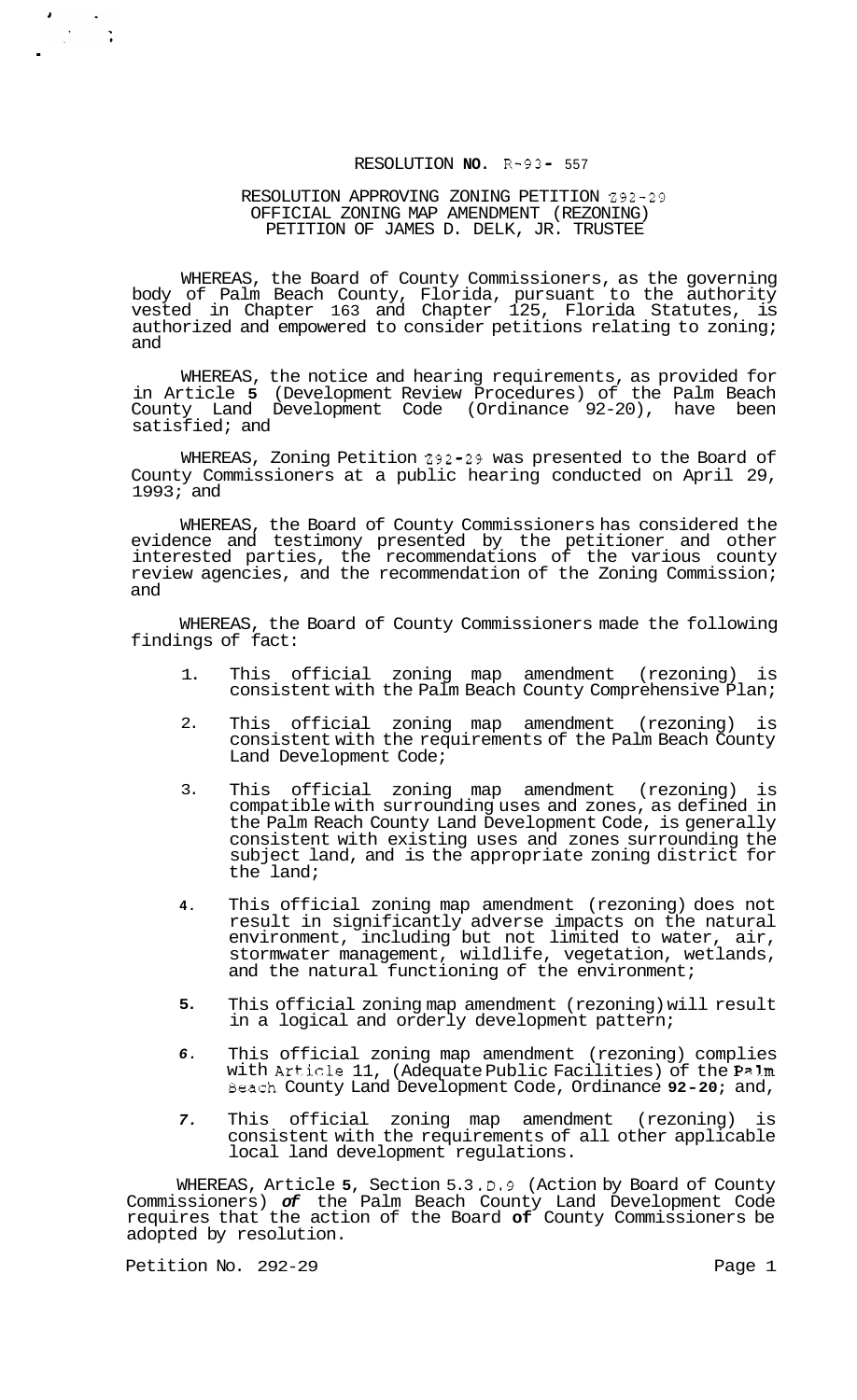NOW, THEREFORE, BE IT RESOLVED BY THE BOARD **OF** COUNTY COMMISSIONERS OF PALM BEACH COUNTY, FLORIDA, that Zoning Petition 292-29, the petition of **JAMES** D. DELK, **JR.** TRUSTEE for a OFFICIAL ZONING **MAP** AMENDMENT (REZONING) from the AGRICULTURAL RESIDENTIAL (AR) ZONING DISTRICT to the SPECIAL AGRICULTURAL (SA) ZONING DISTRICT on a parcel of land legally described in EXHIBIT A, attached hereto and made a part hereof, and generally located as indicated on a vicinity sketch attached as EXHIBIT B, attached hereto and made a part hereof, was approved on April 29, 1993.

Commissioner Roberts moved for the approval of the Resolution.

The motion was seconded by Commissioner  $\frac{\text{Aaron}}{\text{Aaron}}$  and, upon being put to a vote, the vote was as **follows:** 

> Mary McCarty, Chair  $\begin{array}{ccc} \hline -\hline -\hline -\hline -\hline -\hline \end{array}$ Burt Aaronson Ken Foster Maude Ford Lee Karen T. Marcus Warren Newel1 Carol A. Roberts  $\frac{\text{--}}{\text{--}}$  Aye Aye -- Absent Absent<br>Aye --<br>--<br>-- $A\bar{y}e$

The Chair thereupon declared that the resolution was duly passed and adopted this 29th day of April, 1993.

APPROVED **AS TO FORM**  AND LEGAL SUFFICIENCY

PALM BEACH COUNTY, FLORIDA BY ITS BOARD **OF** COUNTY COMMISSIONERS ..

BY: COUNTÝ **ATTORNEY** 

BY: DEP **CLERK**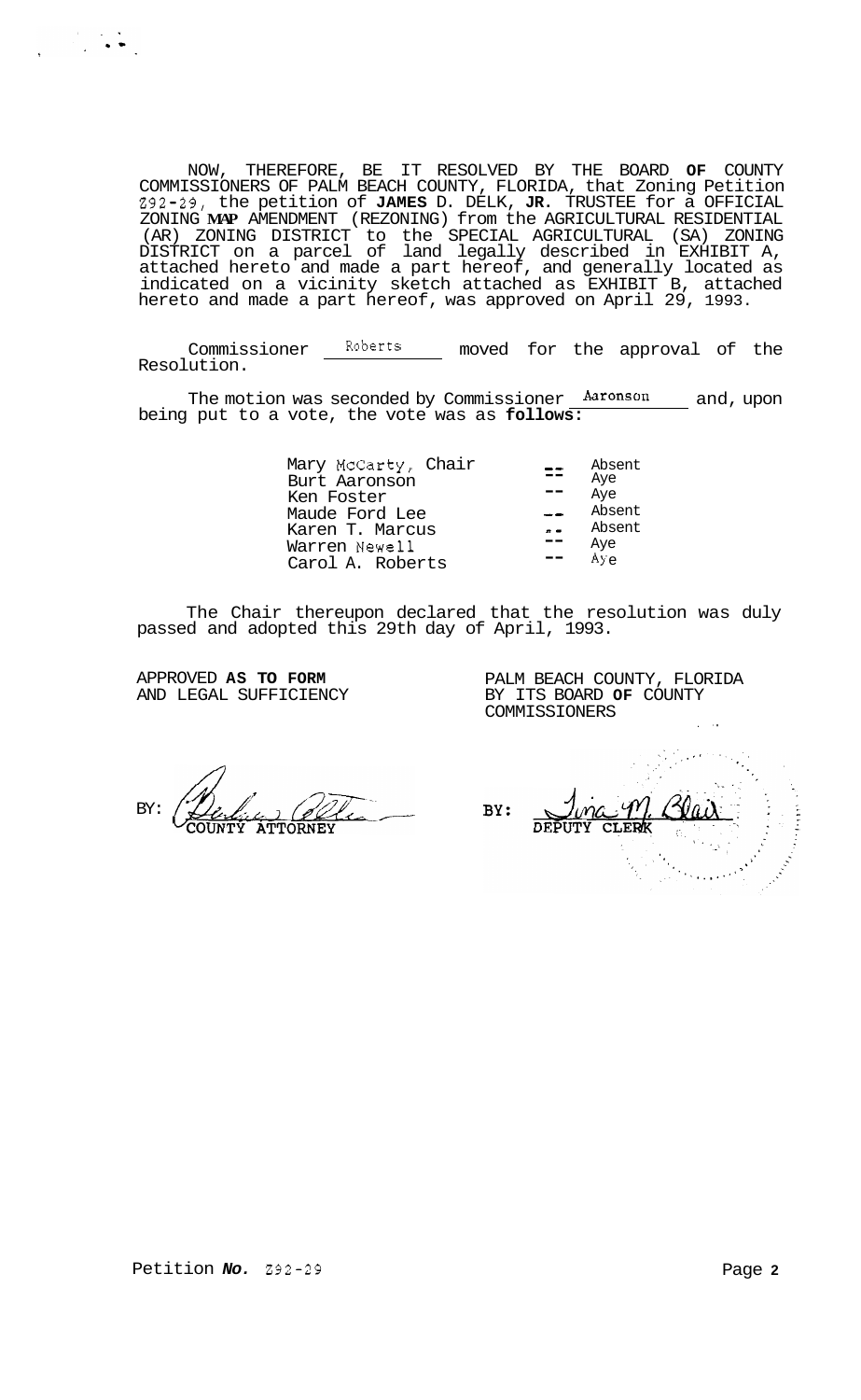#### **EXHIBIT A**

#### **LEGAL DESCRIPTION**

**All of** that part **of** Section *28,* Township *47* South, Range *41* East, lying South of the Southerly right-of-way line of the Hillsboro Canal, said right-of-way being 130.00 feet Southerly of the centerline of the Hillsboro Canal, less the following portion, BEGINNING at the Southwest corner of said Section *28,* thence on an azimuth of *358O44'45",* along the West line of said Section *28,* a distance of *4309.08* feet to a point on the Southerly right-of-way line of the Hillsboro Canal; thence on an azimuth **of** *107°59'34t1,* along said right-of-way line, a distance of *31.78* feet; thence on an azimuth of *178O44'45",* along a line parallel with and 30.00 feet East **of** as measured at right angles to the said West line of Section *28,* **a** distance of *3529.06* feet; thence on an azimuth of *89°36'40",* along a line parallel with and *769.87* feet North *of* as measured at right angles to the South line of said Section *28,* a distance of *1387.00* feet; thence on an azimuth of *178O44'45",* along a line parallel with and *1416.84* feet East **of** as measured at right angles to the said West line of Section *28,* a distance of *769.96* feet to a point on the South line of said Section *28;* thence on an azimuth of *269O36'40"* along the South line of said Section *28,* a distance of *1417.00* feet to the POINT **OF** BEGINNING,

Said lands situate, lying and being **in** Palm Beach County, Florida.

*J* 

 $\lambda$ <sup>-</sup>.